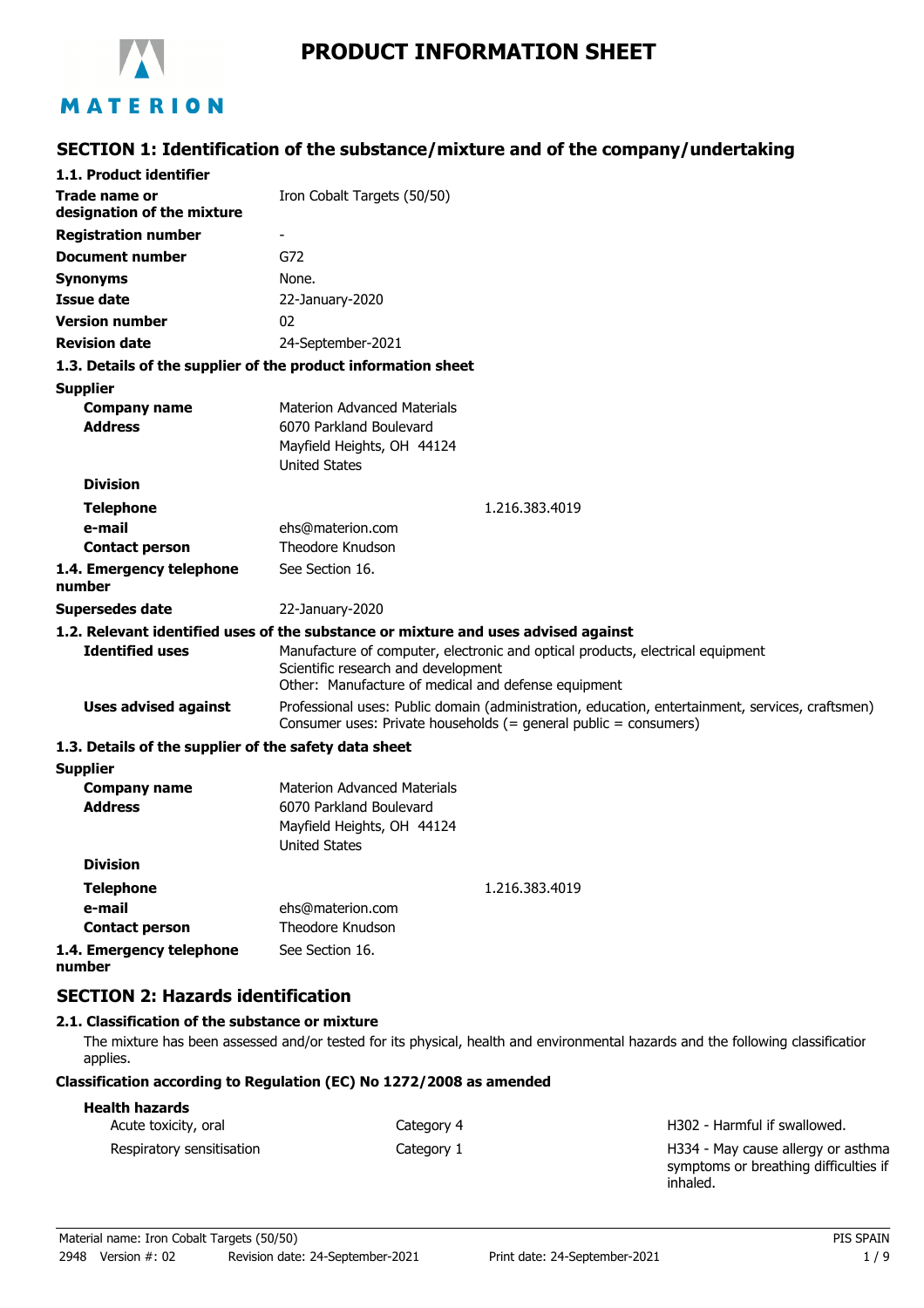| Skin sensitisation                                    | Category 1                                                                              | H317 - May cause an allergic skin<br>reaction.                                                                                                                                                             |
|-------------------------------------------------------|-----------------------------------------------------------------------------------------|------------------------------------------------------------------------------------------------------------------------------------------------------------------------------------------------------------|
| Carcinogenicity                                       | Category 1B                                                                             | H350 - May cause cancer.                                                                                                                                                                                   |
|                                                       | Specific target organ toxicity - single exposureCategory 3 respiratory tract irritation | H335 - May cause respiratory<br>irritation.                                                                                                                                                                |
| Specific target organ toxicity - repeated<br>exposure | Category 1 (Lung)                                                                       | H372 - Causes damage to organs<br>(Lung) through prolonged or<br>repeated exposure.                                                                                                                        |
| <b>Hazard summary</b>                                 |                                                                                         | Harmful if swallowed. May cause an allergic skin reaction. May cause allergy or asthma symptoms<br>or breathing difficulties if inhaled. May cause cancer. May cause irritation to the respiratory system. |

Causes damage to organs through prolonged or repeated exposure.

#### **2.2. Label elements**

**Label according to Regulation (EC) No. 1272/2008 as amended**

**Contains:** Cobalt, Iron **Hazard pictograms**



**Signal word** Danger

| <b>Hazard statements</b> |                                                                            |
|--------------------------|----------------------------------------------------------------------------|
| H302                     | Harmful if swallowed.                                                      |
| H317                     | May cause an allergic skin reaction.                                       |
| H334                     | May cause allergy or asthma symptoms or breathing difficulties if inhaled. |
| H335                     | May cause respiratory irritation.                                          |
| H350                     | May cause cancer.                                                          |
| H372                     | Causes damage to organs (Lung) through prolonged or repeated exposure.     |

#### **Precautionary statements**

| <b>Prevention</b>                        |                                                                                                     |
|------------------------------------------|-----------------------------------------------------------------------------------------------------|
| P <sub>201</sub>                         | Obtain special instructions before use.                                                             |
| P202                                     | Do not handle until all safety precautions have been read and understood.                           |
| P260                                     | Do not breathe dust/fume/gas/mist/vapours/spray.                                                    |
| P264                                     | Wash thoroughly after handling.                                                                     |
| P270                                     | Do not eat, drink or smoke when using this product.                                                 |
| P <sub>271</sub>                         | Use only outdoors or in a well-ventilated area.                                                     |
| P <sub>272</sub>                         | Contaminated work clothing should not be allowed out of the workplace.                              |
| P <sub>280</sub>                         | Wear protective gloves/protective clothing/eye protection/face protection.                          |
| P284                                     | Wear respiratory protection.                                                                        |
| <b>Response</b>                          |                                                                                                     |
| $P301 + P312$                            | IF SWALLOWED: Call a POISON CENTRE/doctor if you feel unwell.                                       |
| P330                                     | Rinse mouth.                                                                                        |
| $P302 + P352$                            | IF ON SKIN: Wash with plenty of water.                                                              |
| $P304 + P340$                            | IF INHALED: Remove person to fresh air and keep comfortable for breathing.                          |
| $P308 + P313$                            | IF exposed or concerned: Get medical advice/attention.                                              |
| $P333 + P313$                            | If skin irritation or rash occurs: Get medical advice/attention.                                    |
| $P342 + P311$                            | If experiencing respiratory symptoms: Call a POISON CENTRE/doctor.                                  |
| $P362 + P364$                            | Take off contaminated clothing and wash it before reuse.                                            |
| <b>Storage</b>                           |                                                                                                     |
| $P403 + P233$                            | Store in a well-ventilated place. Keep container tightly closed.                                    |
| P405                                     | Store locked up.                                                                                    |
| <b>Disposal</b>                          |                                                                                                     |
| P501                                     | Dispose of contents/container in accordance with local/regional/national/international regulations. |
| <b>Supplemental label</b><br>information | For further information, please contact the Product Stewardship Department at +1.216.383.4019.      |
| 2.3. Other hazards                       | Not a PBT or vPvB substance or mixture.                                                             |
|                                          |                                                                                                     |

# **SECTION 3: Composition/information on ingredients**

## **3.2. Mixtures**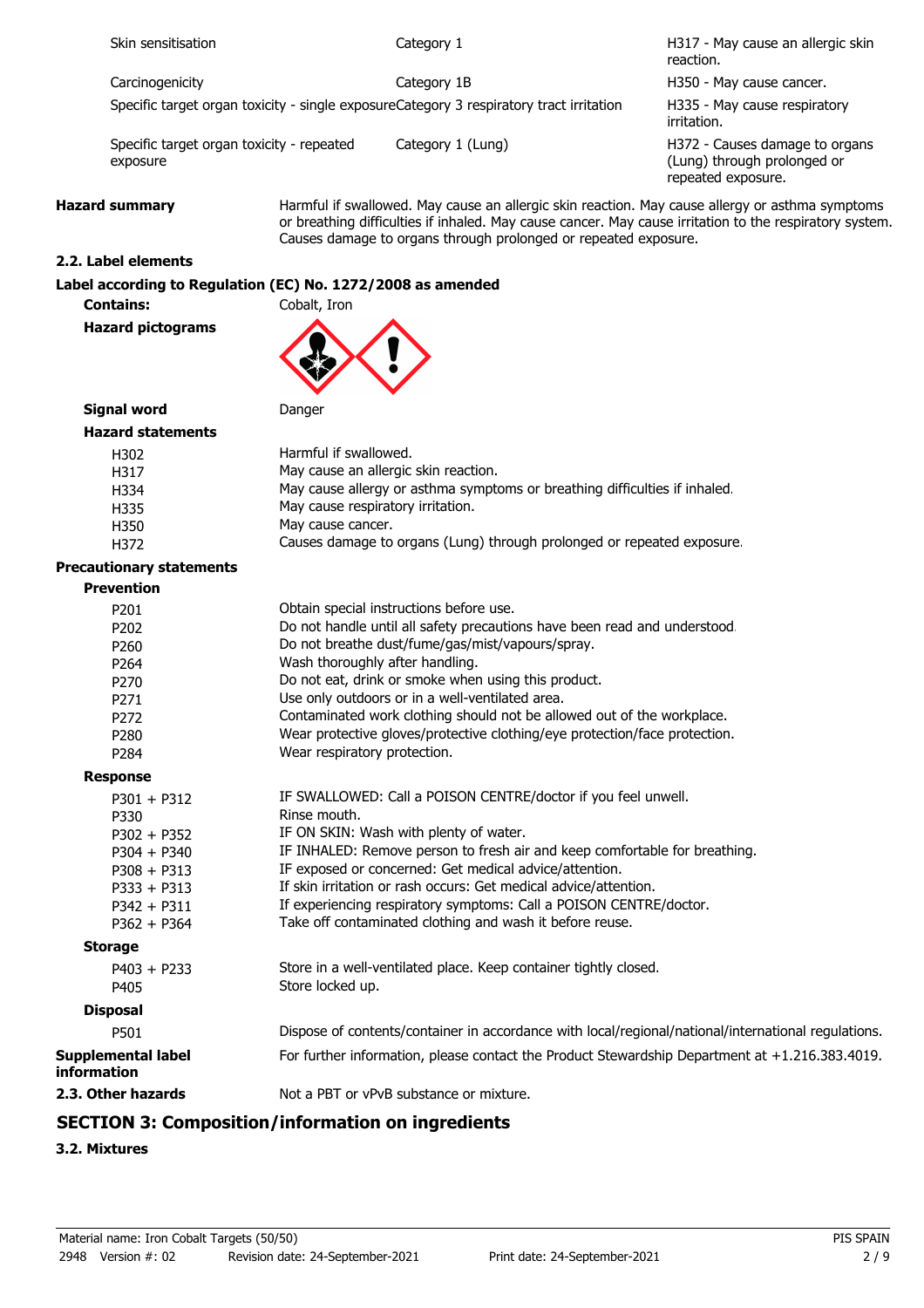| <b>General information</b>                                                                 |                                       |                                                                                                                                                        |                                                                                                                                                                                                                                                                                                                                                                                                                 |  |              |
|--------------------------------------------------------------------------------------------|---------------------------------------|--------------------------------------------------------------------------------------------------------------------------------------------------------|-----------------------------------------------------------------------------------------------------------------------------------------------------------------------------------------------------------------------------------------------------------------------------------------------------------------------------------------------------------------------------------------------------------------|--|--------------|
| <b>Chemical name</b>                                                                       | $\frac{6}{6}$                         | CAS-No. / EC<br>No.                                                                                                                                    | <b>REACH Registration No. Index No.</b>                                                                                                                                                                                                                                                                                                                                                                         |  | <b>Notes</b> |
| Cobalt                                                                                     | $45 - 55$                             | 7440-48-4<br>231-158-0                                                                                                                                 | 01-2119517392-44-0000 027-001-00-9                                                                                                                                                                                                                                                                                                                                                                              |  |              |
|                                                                                            |                                       | 1B; H350, Repr. 2; H361                                                                                                                                | <b>Classification:</b> Acute Tox. 4;H302, Skin Sens. 1;H317, Resp. Sens. 1;H334, Carc.                                                                                                                                                                                                                                                                                                                          |  |              |
| Iron                                                                                       | $45 - 55$                             | 7439-89-6<br>231-096-4                                                                                                                                 |                                                                                                                                                                                                                                                                                                                                                                                                                 |  |              |
|                                                                                            | <b>Classification: STOT RE 1;H372</b> |                                                                                                                                                        |                                                                                                                                                                                                                                                                                                                                                                                                                 |  |              |
| <b>SECTION 4: First aid measures</b>                                                       |                                       |                                                                                                                                                        |                                                                                                                                                                                                                                                                                                                                                                                                                 |  |              |
| <b>General information</b>                                                                 |                                       | attendance. Wash contaminated clothing before reuse.                                                                                                   | IF exposed or concerned: Get medical advice/attention. If you feel unwell, seek medical advice<br>(show the label where possible). Ensure that medical personnel are aware of the material(s)<br>involved, and take precautions to protect themselves. Show this safety data sheet to the doctor in                                                                                                             |  |              |
| 4.1. Description of first aid measures                                                     |                                       |                                                                                                                                                        |                                                                                                                                                                                                                                                                                                                                                                                                                 |  |              |
| <b>Inhalation</b>                                                                          | doctor/physician.                     |                                                                                                                                                        | Remove victim to fresh air and keep at rest in a position comfortable for breathing. Oxygen or<br>artificial respiration if needed. Do not use mouth-to-mouth method if victim inhaled the substance.<br>Induce artificial respiration with the aid of a pocket mask equipped with a one-way valve or other<br>proper respiratory medical device. If experiencing respiratory symptoms: Call a poison center or |  |              |
| <b>Skin contact</b>                                                                        |                                       |                                                                                                                                                        | Remove contaminated clothing immediately and wash skin with soap and water. In case of eczema<br>or other skin disorders: Seek medical attention and take along these instructions.                                                                                                                                                                                                                             |  |              |
| <b>Eye contact</b>                                                                         |                                       | Rinse with water. Get medical attention if irritation develops and persists.                                                                           |                                                                                                                                                                                                                                                                                                                                                                                                                 |  |              |
| <b>Ingestion</b>                                                                           |                                       | Rinse mouth. If vomiting occurs, keep head low so that stomach content doesn't get into the lungs.<br>Get medical advice/attention if you feel unwell. |                                                                                                                                                                                                                                                                                                                                                                                                                 |  |              |
| 4.2. Most important<br>symptoms and effects, both<br>acute and delayed                     |                                       |                                                                                                                                                        | May cause respiratory irritation. May cause an allergic skin reaction.                                                                                                                                                                                                                                                                                                                                          |  |              |
| 4.3. Indication of any<br>immediate medical attention<br>and special treatment<br>needed   |                                       | under observation. Symptoms may be delayed.                                                                                                            | Provide general supportive measures and treat symptomatically. Keep victim warm. Keep victim                                                                                                                                                                                                                                                                                                                    |  |              |
| <b>SECTION 5: Firefighting measures</b>                                                    |                                       |                                                                                                                                                        |                                                                                                                                                                                                                                                                                                                                                                                                                 |  |              |
| General fire hazards                                                                       |                                       | No unusual fire or explosion hazards noted.                                                                                                            |                                                                                                                                                                                                                                                                                                                                                                                                                 |  |              |
| 5.1. Extinguishing media<br>Suitable extinguishing<br>media                                | Powder. Dry sand.                     |                                                                                                                                                        |                                                                                                                                                                                                                                                                                                                                                                                                                 |  |              |
| Unsuitable extinguishing<br>media                                                          | Water.                                |                                                                                                                                                        |                                                                                                                                                                                                                                                                                                                                                                                                                 |  |              |
| 5.2. Special hazards arising<br>from the substance or<br>mixture                           | This product is not flammable.        |                                                                                                                                                        |                                                                                                                                                                                                                                                                                                                                                                                                                 |  |              |
| 5.3. Advice for firefighters<br><b>Special protective</b><br>equipment for<br>firefighters |                                       |                                                                                                                                                        | Firefighters must use standard protective equipment including flame retardant coat, helmet with<br>face shield, gloves, rubber boots, and in enclosed spaces, SCBA.                                                                                                                                                                                                                                             |  |              |
| <b>Special firefighting</b><br>procedures                                                  |                                       | Use water spray to cool unopened containers.                                                                                                           |                                                                                                                                                                                                                                                                                                                                                                                                                 |  |              |
| <b>Specific methods</b>                                                                    |                                       |                                                                                                                                                        | Use standard firefighting procedures and consider the hazards of other involved materials.                                                                                                                                                                                                                                                                                                                      |  |              |
| <b>SECTION 6: Accidental release measures</b>                                              |                                       |                                                                                                                                                        |                                                                                                                                                                                                                                                                                                                                                                                                                 |  |              |
| 6.1. Personal precautions, protective equipment and emergency procedures                   |                                       |                                                                                                                                                        |                                                                                                                                                                                                                                                                                                                                                                                                                 |  |              |

|                                    | 0.1. Fel solidi precautions, protective equipment and emergency procedures                    |
|------------------------------------|-----------------------------------------------------------------------------------------------|
| For non-emergency<br>personnel     | Keep unnecessary personnel away. For personal protection, see section 8 of the PIS.           |
| For emergency<br><b>responders</b> | Keep unnecessary personnel away. Use personal protection recommended in Section 8 of the PIS. |
| 6.2. Environmental<br>precautions  | Prevent further leakage or spillage if safe to do so.                                         |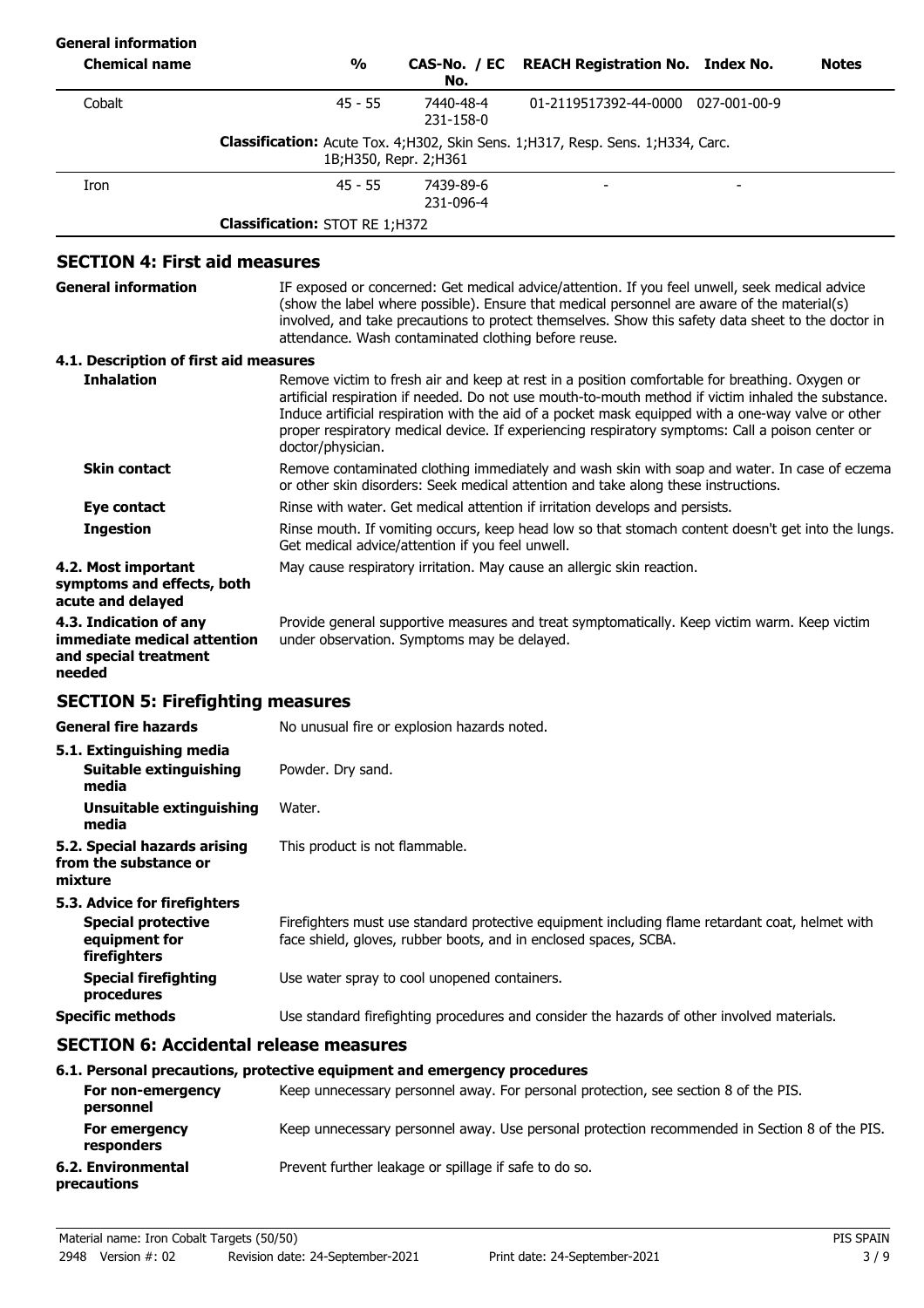| 6.3. Methods and material for<br>containment and cleaning up                   | Stop the flow of material, if this is without risk.                                                                                                              |
|--------------------------------------------------------------------------------|------------------------------------------------------------------------------------------------------------------------------------------------------------------|
|                                                                                | Large Spills: Wet down with water and dike for later disposal.                                                                                                   |
| 6.4. Reference to other                                                        | Small Spills: Sweep up or vacuum up spillage and collect in suitable container for disposal. For<br>waste disposal, see section 13 of the PIS.<br>Not available. |
| sections                                                                       |                                                                                                                                                                  |
| <b>SECTION 7: Handling and storage</b>                                         |                                                                                                                                                                  |
| 7.1. Precautions for safe<br>handling                                          | Observe good industrial hygiene practices.                                                                                                                       |
| 7.2. Conditions for safe<br>storage, including any<br><i>incompatibilities</i> | Store away from incompatible materials (see Section 10 of the PIS).                                                                                              |
| 7.3. Specific end use(s)                                                       | Not available.                                                                                                                                                   |
|                                                                                | <b>SECTION 8: Exposure controls/personal protection</b>                                                                                                          |
| 8.1. Control parameters                                                        |                                                                                                                                                                  |

#### **Occupational exposure limits**

| <b>Spain. Occupational Exposure Limits</b><br>Components | Type | Value                 |  |
|----------------------------------------------------------|------|-----------------------|--|
| Cobalt (CAS 7440-48-4)                                   | TWA  | $0,02 \text{ mg/m}$ 3 |  |

### **Biological limit values**

| Spain. Biological Limit Values (VLBs), Occupational Exposure Limits for Chemical Agents, Table 4<br><b>Components</b> | <b>Value</b>         | <b>Determinant</b>                                                                                                                                                                | <b>Specimen</b> | <b>Sampling Time</b>                                                                                                                                                                                                                                                                                                                                                                                   |
|-----------------------------------------------------------------------------------------------------------------------|----------------------|-----------------------------------------------------------------------------------------------------------------------------------------------------------------------------------|-----------------|--------------------------------------------------------------------------------------------------------------------------------------------------------------------------------------------------------------------------------------------------------------------------------------------------------------------------------------------------------------------------------------------------------|
| Cobalt (CAS 7440-48-4)                                                                                                | $15 \mu g/l$         | Cobalto                                                                                                                                                                           | Urine           | $\ast$                                                                                                                                                                                                                                                                                                                                                                                                 |
|                                                                                                                       | $1 \mu g/l$          | Cobalto                                                                                                                                                                           | <b>Blood</b>    | $\ast$                                                                                                                                                                                                                                                                                                                                                                                                 |
| * - For sampling details, please see the source document.                                                             |                      |                                                                                                                                                                                   |                 |                                                                                                                                                                                                                                                                                                                                                                                                        |
| <b>Recommended monitoring</b><br>procedures                                                                           |                      | Follow standard monitoring procedures.                                                                                                                                            |                 |                                                                                                                                                                                                                                                                                                                                                                                                        |
| <b>Derived no effect levels</b><br>(DNELs)                                                                            | Not available.       |                                                                                                                                                                                   |                 |                                                                                                                                                                                                                                                                                                                                                                                                        |
| <b>Predicted no effect</b><br>concentrations (PNECs)                                                                  | Not available.       |                                                                                                                                                                                   |                 |                                                                                                                                                                                                                                                                                                                                                                                                        |
| 8.2. Exposure controls                                                                                                |                      |                                                                                                                                                                                   |                 |                                                                                                                                                                                                                                                                                                                                                                                                        |
| <b>Appropriate engineering</b><br>controls                                                                            |                      |                                                                                                                                                                                   |                 | Good general ventilation (typically 10 air changes per hour) should be used. Ventilation rates should<br>be matched to conditions. If applicable, use process enclosures, local exhaust ventilation, or other<br>engineering controls to maintain airborne levels below recommended exposure limits. If exposure<br>limits have not been established, maintain airborne levels to an acceptable level. |
| Individual protection measures, such as personal protective equipment                                                 |                      |                                                                                                                                                                                   |                 |                                                                                                                                                                                                                                                                                                                                                                                                        |
| <b>General information</b>                                                                                            |                      | with the supplier of the personal protective equipment.                                                                                                                           |                 | Personal protection equipment should be chosen according to the CEN standards and in discussion                                                                                                                                                                                                                                                                                                        |
| Eye/face protection                                                                                                   |                      | Wear approved safety glasses, goggles, face shield and/or welder's helmet when risk of eye injury<br>is present, particularly during operations that generate dust, mist or fume. |                 |                                                                                                                                                                                                                                                                                                                                                                                                        |
| <b>Skin protection</b>                                                                                                |                      |                                                                                                                                                                                   |                 |                                                                                                                                                                                                                                                                                                                                                                                                        |
| - Hand protection                                                                                                     |                      | Wear gloves to prevent metal cuts and skin abrasions during handling.                                                                                                             |                 |                                                                                                                                                                                                                                                                                                                                                                                                        |
| - Other                                                                                                               |                      | Wear suitable protective clothing.                                                                                                                                                |                 |                                                                                                                                                                                                                                                                                                                                                                                                        |
| <b>Respiratory protection</b>                                                                                         |                      | In case of insufficient ventilation, wear suitable respiratory equipment.                                                                                                         |                 |                                                                                                                                                                                                                                                                                                                                                                                                        |
| <b>Thermal hazards</b>                                                                                                |                      | Wear appropriate thermal protective clothing, when necessary.                                                                                                                     |                 |                                                                                                                                                                                                                                                                                                                                                                                                        |
| <b>Hygiene measures</b>                                                                                               | remove contaminants. |                                                                                                                                                                                   |                 | Always observe good personal hygiene measures, such as washing after handling the material and<br>before eating, drinking, and/or smoking. Routinely wash work clothing and protective equipment to                                                                                                                                                                                                    |
| <b>Environmental exposure</b><br>controls                                                                             |                      | Environmental manager must be informed of all major releases.                                                                                                                     |                 |                                                                                                                                                                                                                                                                                                                                                                                                        |

# **SECTION 9: Physical and chemical properties**

# **9.1. Information on basic physical and chemical properties**

#### **Appearance**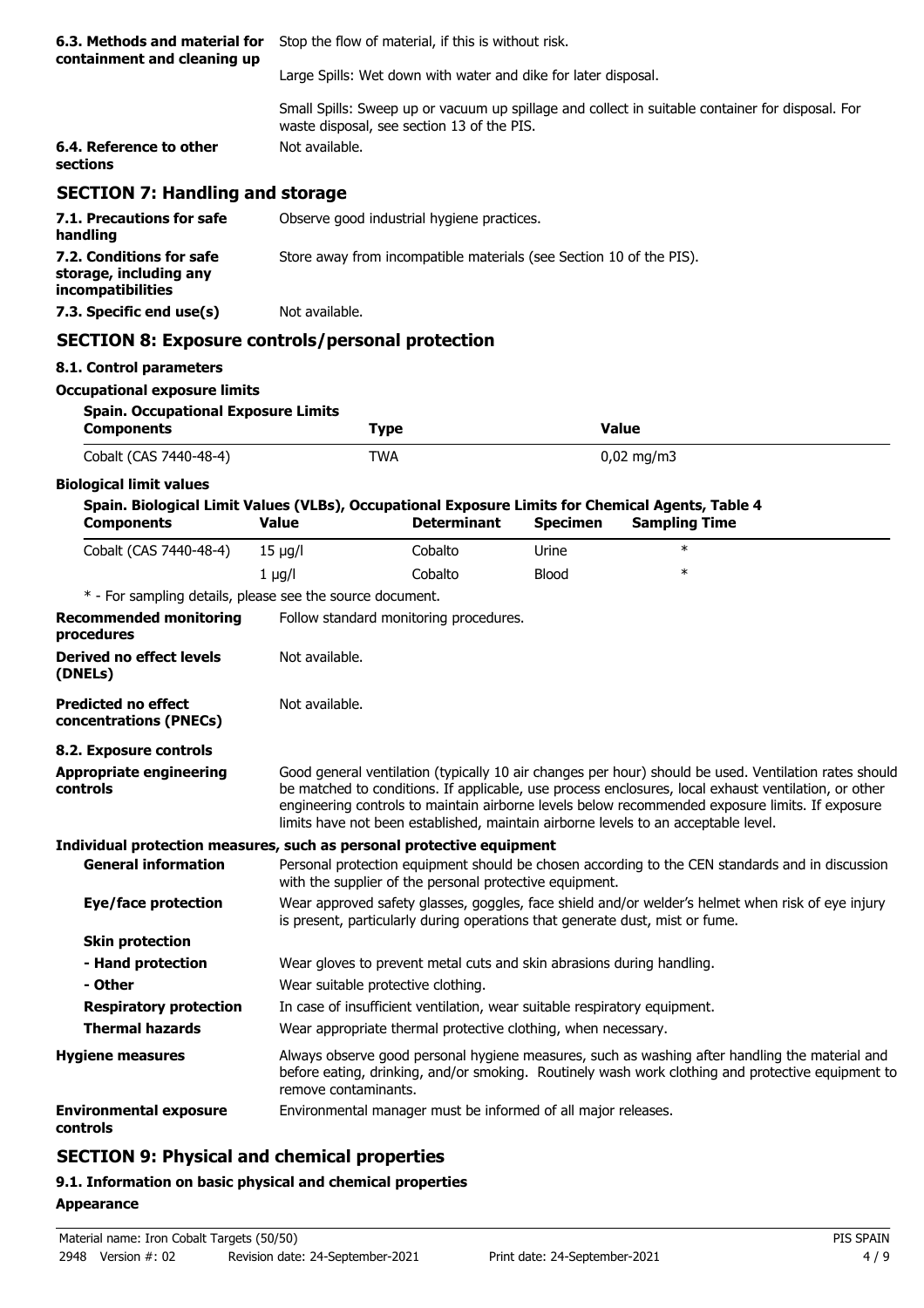| <b>Physical state</b>                                         | Solid.                                        |  |  |
|---------------------------------------------------------------|-----------------------------------------------|--|--|
| <b>Form</b>                                                   | Solid.                                        |  |  |
| Colour                                                        | Grey.                                         |  |  |
| Odour                                                         | None.                                         |  |  |
| <b>Odour threshold</b>                                        | Not applicable.                               |  |  |
| pH                                                            | Not applicable.                               |  |  |
| <b>Melting point/freezing point</b>                           | 1495 °C (2723 °F) estimated / Not applicable. |  |  |
| Initial boiling point and<br>boiling range                    | Not applicable.                               |  |  |
| <b>Flash point</b>                                            | Not applicable.                               |  |  |
| <b>Evaporation rate</b>                                       | Not available.                                |  |  |
| <b>Flammability (solid, gas)</b>                              | None known.                                   |  |  |
| <b>Upper/lower flammability or explosive limits</b>           |                                               |  |  |
| <b>Flammability limit - lower</b><br>(9/6)                    | Not applicable.                               |  |  |
| Flammability limit - lower Not applicable.<br>(%) temperature |                                               |  |  |
| <b>Flammability limit -</b><br>upper $(% )$                   | Not applicable.                               |  |  |
| <b>Flammability limit -</b><br>upper (%) temperature          | Not applicable.                               |  |  |
| <b>Explosive limit - lower (</b><br>%)                        | Not applicable.                               |  |  |
| <b>Explosive limit - lower (</b><br>%) temperature            | Not applicable.                               |  |  |
| <b>Explosive limit - upper (</b><br>%) temperature            | Not applicable.                               |  |  |
| <b>Vapour pressure</b>                                        | Not applicable.                               |  |  |
| <b>Vapour density</b>                                         | Not applicable.                               |  |  |
| <b>Relative density</b>                                       | Not applicable.                               |  |  |
| Solubility(ies)                                               |                                               |  |  |
| Solubility (water)                                            | Insoluble.                                    |  |  |
| <b>Partition coefficient</b><br>(n-octanol/water)             | Not applicable.                               |  |  |
| <b>Auto-ignition temperature</b>                              | Not applicable.                               |  |  |
| <b>Decomposition temperature</b>                              | Not applicable.                               |  |  |
| <b>Viscosity</b>                                              | Not applicable.                               |  |  |
| <b>Explosive properties</b>                                   | Not explosive.                                |  |  |
| <b>Oxidising properties</b>                                   | Not oxidising.                                |  |  |
| 9.2. Other information                                        | No relevant additional information available. |  |  |
| <b>SECTION 10: Stability and reactivity</b>                   |                                               |  |  |

| 10.1. Reactivity                            | The product is stable and non-reactive under normal conditions of use, storage and transport |
|---------------------------------------------|----------------------------------------------------------------------------------------------|
| 10.2. Chemical stability                    | Material is stable under normal conditions.                                                  |
| 10.3. Possibility of hazardous<br>reactions | No dangerous reaction known under conditions of normal use.                                  |
| 10.4. Conditions to avoid                   | Contact with incompatible materials.                                                         |
| 10.5. Incompatible materials                | Strong oxidising agents.                                                                     |
| 10.6. Hazardous<br>decomposition products   | No hazardous decomposition products are known.                                               |

# **SECTION 11: Toxicological information**

| <b>General information</b>               | Occupational exposure to the substance or mixture may cause adverse effects. |  |  |
|------------------------------------------|------------------------------------------------------------------------------|--|--|
| Information on likely routes of exposure |                                                                              |  |  |
| <b>Inhalation</b>                        | May cause sensitisation by inhalation.                                       |  |  |
| <b>Skin contact</b>                      | May cause sensitisation by skin contact.                                     |  |  |
| Eye contact                              | Not likely, due to the form of the product.                                  |  |  |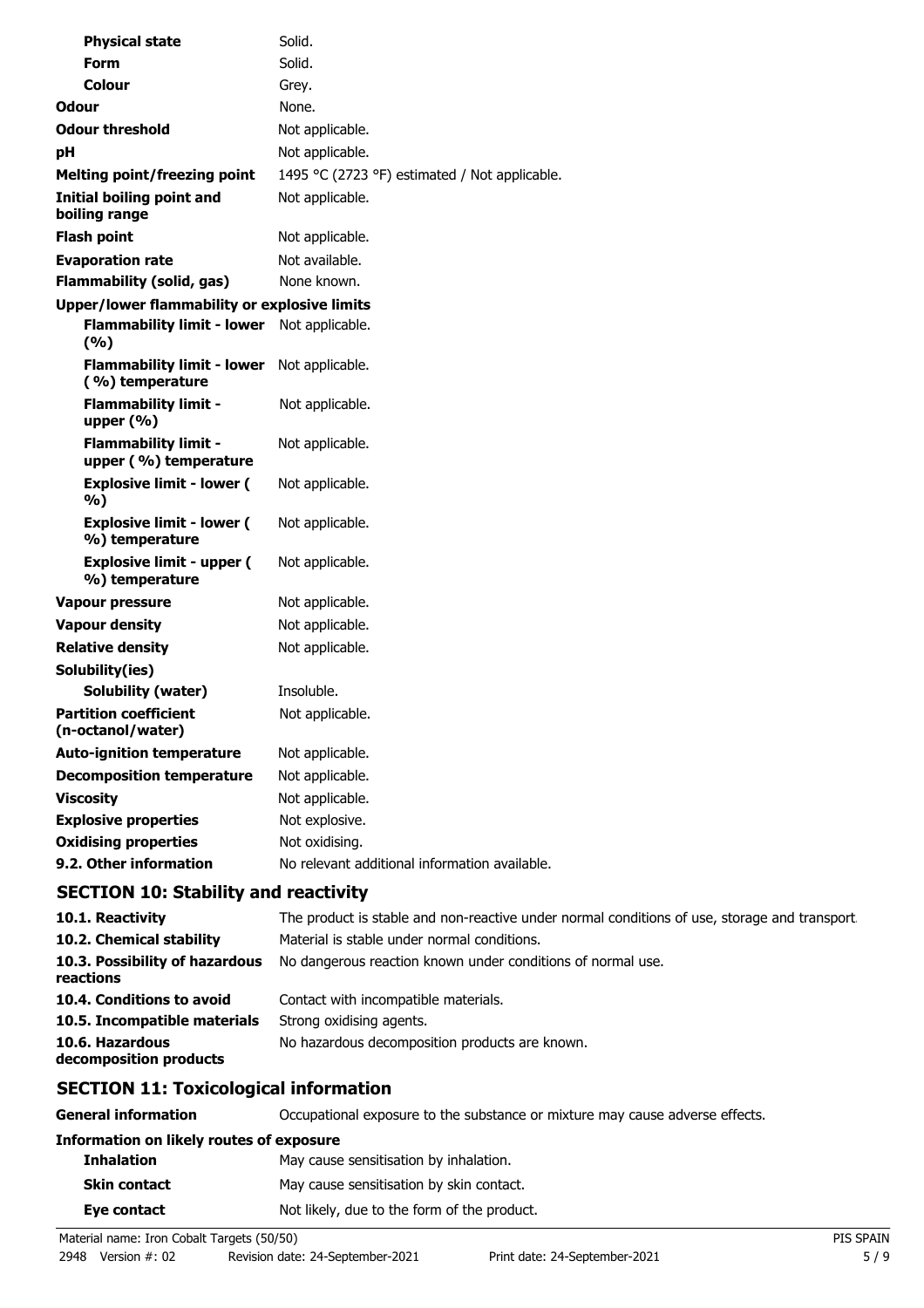| <b>Ingestion</b>                                              | Expected to be a low ingestion hazard.                                        |  |
|---------------------------------------------------------------|-------------------------------------------------------------------------------|--|
| <b>Symptoms</b>                                               | May cause respiratory irritation. May cause an allergic skin reaction.        |  |
| 11.1. Information on toxicological effects                    |                                                                               |  |
| <b>Acute toxicity</b>                                         | Harmful if swallowed.                                                         |  |
| <b>Skin corrosion/irritation</b>                              | May be irritating to the skin.                                                |  |
| Serious eye damage/eye<br>irritation                          | Not likely, due to the form of the product.                                   |  |
| <b>Respiratory sensitisation</b>                              | May cause sensitisation by inhalation.                                        |  |
| <b>Skin sensitisation</b>                                     | May cause sensitisation by skin contact.                                      |  |
| <b>Germ cell mutagenicity</b>                                 | Not classified.                                                               |  |
| <b>Carcinogenicity</b>                                        | May cause cancer.                                                             |  |
| <b>IARC Monographs. Overall Evaluation of Carcinogenicity</b> |                                                                               |  |
| Cobalt (CAS 7440-48-4)                                        | 2B Possibly carcinogenic to humans.                                           |  |
| <b>Reproductive toxicity</b>                                  | Not classified.                                                               |  |
| Specific target organ toxicity<br>- single exposure           | May cause irritation to the respiratory system.                               |  |
| Specific target organ toxicity<br>- repeated exposure         | Causes damage to organs through prolonged or repeated exposure by inhalation. |  |
| <b>Aspiration hazard</b>                                      | Not an aspiration hazard.                                                     |  |
| Mixture versus substance<br>information                       | No information available.                                                     |  |
| <b>Other information</b>                                      | Not available.                                                                |  |

# **SECTION 12: Ecological information**

| 12.1. Toxicity                                            | The product is not classified as environmentally hazardous.                                                                                                                                |
|-----------------------------------------------------------|--------------------------------------------------------------------------------------------------------------------------------------------------------------------------------------------|
| 12.2. Persistence and<br>degradability                    | No data is available on the degradability of this substance.                                                                                                                               |
| 12.3. Bioaccumulative<br>potential                        | No data available.                                                                                                                                                                         |
| <b>Partition coefficient</b><br>n-octanol/water (log Kow) | Not available.                                                                                                                                                                             |
| <b>Bioconcentration factor (BCF)</b>                      | Not available.                                                                                                                                                                             |
| 12.4. Mobility in soil                                    | No data available.                                                                                                                                                                         |
| 12.5. Results of PBT and<br><b>vPvB</b> assessment        | Not a PBT or vPvB substance or mixture.                                                                                                                                                    |
| 12.6. Other adverse effects                               | No other adverse environmental effects (e.g. ozone depletion, photochemical ozone creation<br>potential, endocrine disruption, global warming potential) are expected from this component. |

# **SECTION 13: Disposal considerations**

#### **13.1. Waste treatment methods**

| Residual waste                         | Dispose of in accordance with local regulations. Empty containers or liners may retain some product<br>residues. This material and its container must be disposed of in a safe manner (see: Disposal<br>instructions).                                                                                                                            |
|----------------------------------------|---------------------------------------------------------------------------------------------------------------------------------------------------------------------------------------------------------------------------------------------------------------------------------------------------------------------------------------------------|
| <b>Contaminated packaging</b>          | Since emptied containers may retain product residue, follow label warnings even after container is<br>emptied. Empty containers should be taken to an approved waste handling site for recycling or<br>disposal.                                                                                                                                  |
| EU waste code                          | The Waste code should be assigned in discussion between the user, the producer and the waste<br>disposal company.                                                                                                                                                                                                                                 |
| <b>Disposal</b><br>methods/information | Collect and reclaim or dispose in sealed containers at licensed waste disposal site. Do not allow this<br>material to drain into sewers/water supplies. Do not contaminate ponds, waterways or ditches with<br>chemical or used container. Dispose of contents/container in accordance with<br>local/regional/national/international regulations. |
| <b>Special precautions</b>             | Dispose in accordance with all applicable regulations.                                                                                                                                                                                                                                                                                            |
|                                        |                                                                                                                                                                                                                                                                                                                                                   |

## **SECTION 14: Transport information**

## **ADR**

| 14.1. UN number          | UN3178                             |
|--------------------------|------------------------------------|
| 14.2. UN proper shipping | FLAMMABLE SOLID, INORGANIC, N.O.S. |
| name                     |                                    |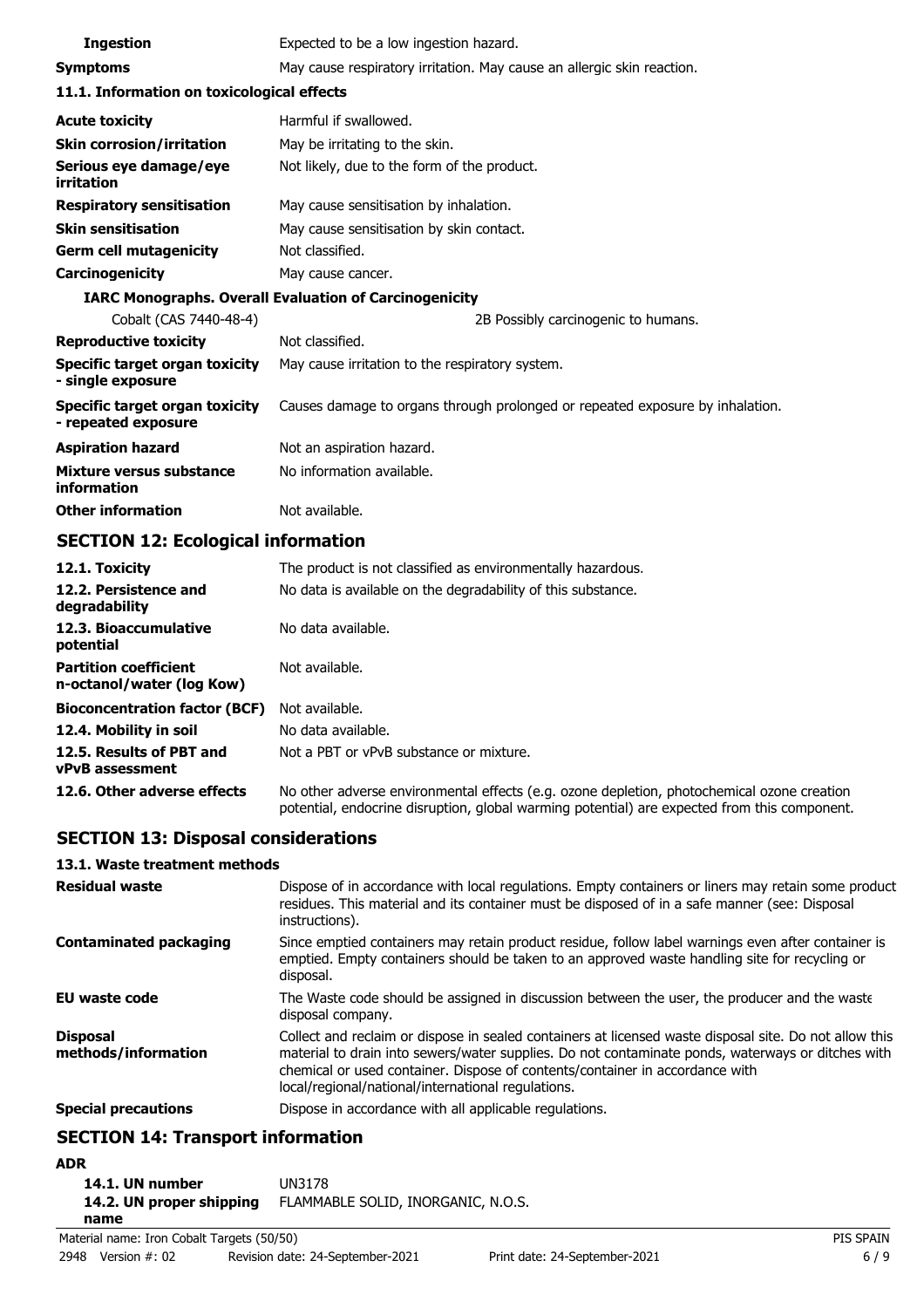**Class** 4.1 **14.3. Transport hazard class(es) Subsidiary risk Label(s)** 4.1 **Hazard No. (ADR)** 40 **Tunnel restriction** E **code 14.4. Packing group III 14.5. Environmental** No. **hazards** Read safety instructions, SDS and emergency procedures before handling. **for user RID 14.1. UN number** UN3178 **14.2. UN proper shipping** FLAMMABLE SOLID, INORGANIC, N.O.S. **name Class** 4.1 **14.3. Transport hazard class(es) Subsidiary risk Label(s)** 4.1 **14.4. Packing group III 14.5. Environmental** No. **hazards 14.6. Special precautions** Read safety instructions, SDS and emergency procedures before handling. **for user ADN 14.1. UN number** UN3178 **14.2. UN proper shipping** FLAMMABLE SOLID, INORGANIC, N.O.S. **name Class** 4.1 **14.3. Transport hazard class(es) Subsidiary risk Label(s)** 4.1 14.4. Packing group **III 14.5. Environmental** No. **hazards 14.6. Special precautions** Read safety instructions, SDS and emergency procedures before handling. **for user IATA 14.1. UN number** UN3178 **14.2. UN proper shipping** Flammable solid, inorganic, n.o.s. **name Class** 4.1 **14.3. Transport hazard class(es) Subsidiary risk 14.4. Packing group III 14.5. Environmental** No. **hazards ERG Code** 3L **14.6. Special precautions** Read safety instructions, SDS and emergency procedures before handling. **for user Passenger and cargo** Allowed with restrictions. **aircraft Other information Cargo aircraft only** Allowed with restrictions. **IMDG 14.1. UN number** UN3178 **14.2. UN proper shipping** FLAMMABLE SOLID, INORGANIC, N.O.S. **name Class** 4.1 **14.3. Transport hazard class(es) Subsidiary risk 14.4. Packing group III**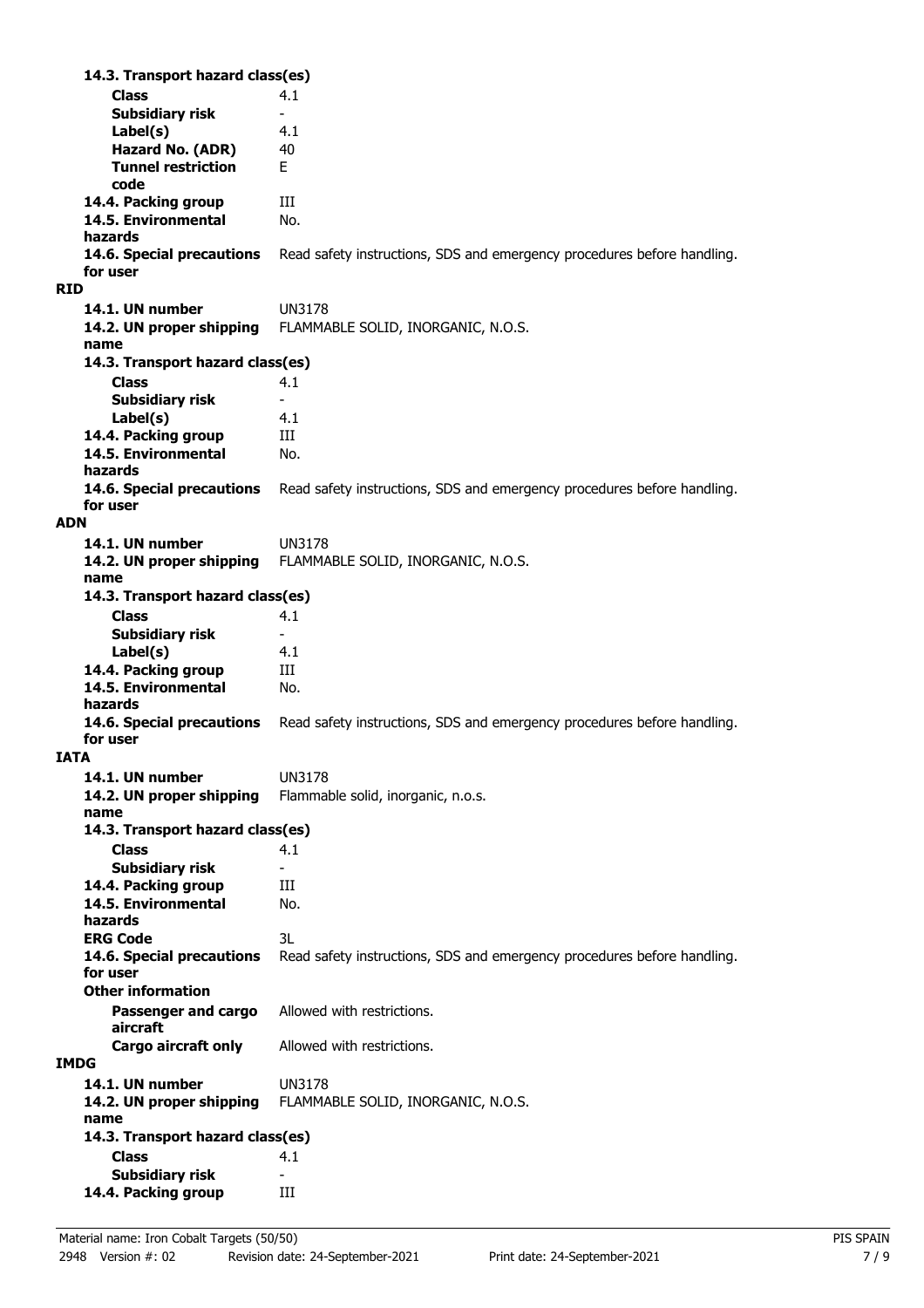#### **14.5. Environmental hazards**

**Marine pollutant** No. **EmS** F-A, S-G **14.6. Special precautions** Read safety instructions, SDS and emergency procedures before handling. **for user**

#### **ADN; ADR; IATA; IMDG; RID**



## **SECTION 15: Regulatory information**

**15.1. Safety, health and environmental regulations/legislation specific for the substance or mixture EU regulations Regulation (EC) No. 1005/2009 on substances that deplete the ozone layer, Annex I and II, as amended**

Not listed.

**Regulation (EU) 2019/1021 On persistent organic pollutants (recast), as amended**

Not listed.

**Regulation (EU) No. 649/2012 concerning the export and import of dangerous chemicals, Annex I, Part 1 as amended**

Not listed.

**Regulation (EU) No. 649/2012 concerning the export and import of dangerous chemicals, Annex I, Part 2 as amended**

Not listed.

**Regulation (EU) No. 649/2012 concerning the export and import of dangerous chemicals, Annex I, Part 3 as amended**

Not listed.

**Regulation (EU) No. 649/2012 concerning the export and import of dangerous chemicals, Annex V as amended** Not listed.

**Regulation (EC) No. 166/2006 Annex II Pollutant Release and Transfer Registry, as amended** Not listed.

**Regulation (EC) No. 1907/2006, REACH Article 59(10) Candidate List as currently published by ECHA** Not listed.

### **Authorisations**

**Regulation (EC) No. 1907/2006, REACH Annex XIV Substances subject to authorization, as amended** Not listed.

#### **Restrictions on use**

**Regulation (EC) No. 1907/2006, REACH Annex XVII Substances subject to restriction on marketing and use as amended**

Not listed.

**Directive 2004/37/EC: on the protection of workers from the risks related to exposure to carcinogens and mutagens at work, as amended.**

Not listed.

#### **Other EU regulations**

**Directive 2012/18/EU on major accident hazards involving dangerous substances, as amended** Not listed.

**Other regulations**

The product is classified and labelled in accordance with Regulation (EC) 1272/2008 (CLP Regulation) as amended. This Safety Data Sheet complies with the requirements of Regulation (EC) No 1907/2006, as amended.